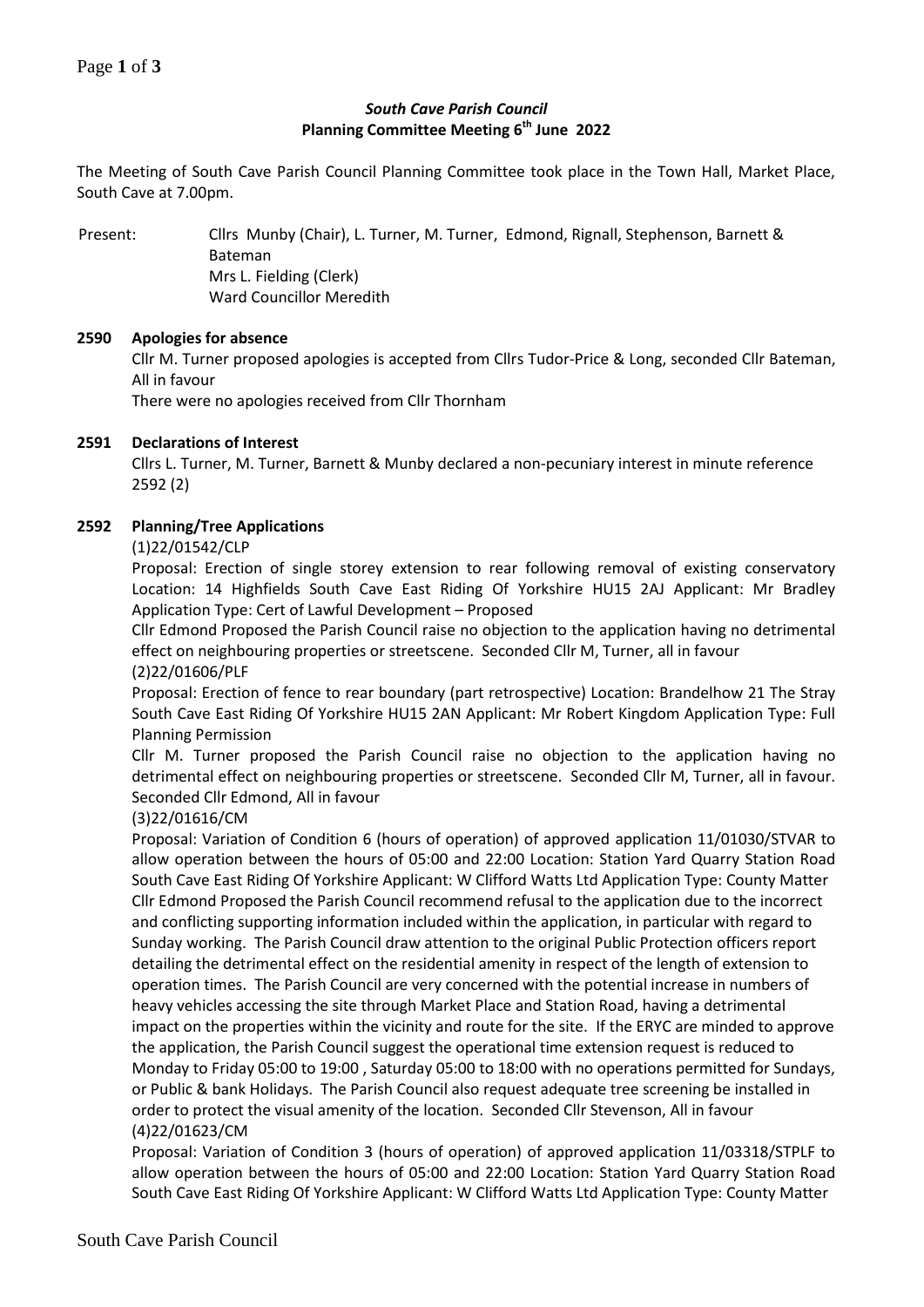Cllr Stevenson Proposed the Parish Council recommend refusal to the application due to the incorrect and conflicting supporting information included within the application, in particular with regard to Sunday working. The Parish Council draw attention to the original Public Protection officers report detailing the detrimental effect on the residential amenity in respect of the length of extension to operation times. The Parish Council are very concerned with the potential increase in numbers of heavy vehicles accessing the site through Market Place and Station Road, having a detrimental impact on the properties within the vicinity and route for the site. If the ERYC are minded to approve the application, the Parish Council suggest the operational time extension request is reduced to Monday to Friday 05:00 to 19:00 , Saturday 05:00 to 18:00 with no operations permitted for Sundays, or Public & bank Holidays. The Parish Council also request adequate tree screening be installed in order to protect the visual amenity of the location. Seconded Cllr Barnett, All in favour

## (5)22/01620/CM

Proposal: Variation of Condition 9 hours of operation of approved application 11/00691/STVAR to allow operation between the hours of 05:00 and 22:00 Location: Station Yard Quarry Station Road South Cave East Riding Of Yorkshire Applicant: W Clifford Watts Ltd Application Type: County Matter Cllr Stevenson Proposed the Parish Council recommend refusal to the application due to the incorrect and conflicting supporting information included within the application, in particular with regard to Sunday working. The Parish Council draw attention to the original Public Protection officers report detailing the detrimental effect on the residential amenity in respect of the length of extension to operation times. The Parish Council are very concerned with the potential increase in numbers of heavy vehicles accessing the site through Market Place and Station Road, having a detrimental impact on the properties within the vicinity and route for the site. If the ERYC are minded to approve the application, the Parish Council suggest the operational time extension request is reduced to Monday to Friday 05:00 to 19:00 , Saturday 05:00 to 18:00 with no operations permitted for Sundays, or Public & bank Holidays. The Parish Council also request adequate tree screening be installed in order to protect the visual amenity of the location. Seconded Cllr Bateman, All in favour

### (6)22/01758/PLF

Proposal: Erection of a dwelling Location: Land West Of 12 Pinfold South Cave East Riding Of Yorkshire HU15 2EZ Applicant: Mr Peter Louth Application Type: Full Planning Permission

Cllr Edmond proposed the Parish Council recommend refusal to the application being overdevelopment of a site which does not meet the minimum requirement specified for outdoor space for numbers 12 and the proposed development. Access to the proposed development already serves 4no properties, with no passing place and inadequate turning points. Tree T1 should be preserved due to the nature of the area to which this is location (conservation area). Seconded Cllr Barnett, All in favour.

### **2593 Planning Decisions**

### (1) 21/00052/REFUSE – Planning Appeal

Proposal: Change of use of land and the erection of terraced decking area for outdoor seating/dining and bar (Retrospective Application) Location: The Gallery, 67 Market Place, South Cave, East Riding Of Yorkshire, HU15 2AS, Appellant Mr T Armstrong Appeal Start Date: 9 August 2021 Appeal Type: Refusal of planning permission Appeal Process: Written Representations

Planning Inspectorate – Dismissed

(2) 22/00883/PLF

Proposal: Erection of single storey detached outbuilding to rear for use as a store and studio Location: 51 Church Street South Cave East Riding Of Yorkshire HU15 2EP Applicant: Plan Architecture

ERYC: Approved

Parish Council: No Objection

(3) 22/00463/STPLF

Proposal: Change of use of land for use as a camping and caravan site Location: Williams Den Castle Farm Wold Hill North Cave East Riding Of Yorkshire HU15 2LS Applicant: William's Den Ltd